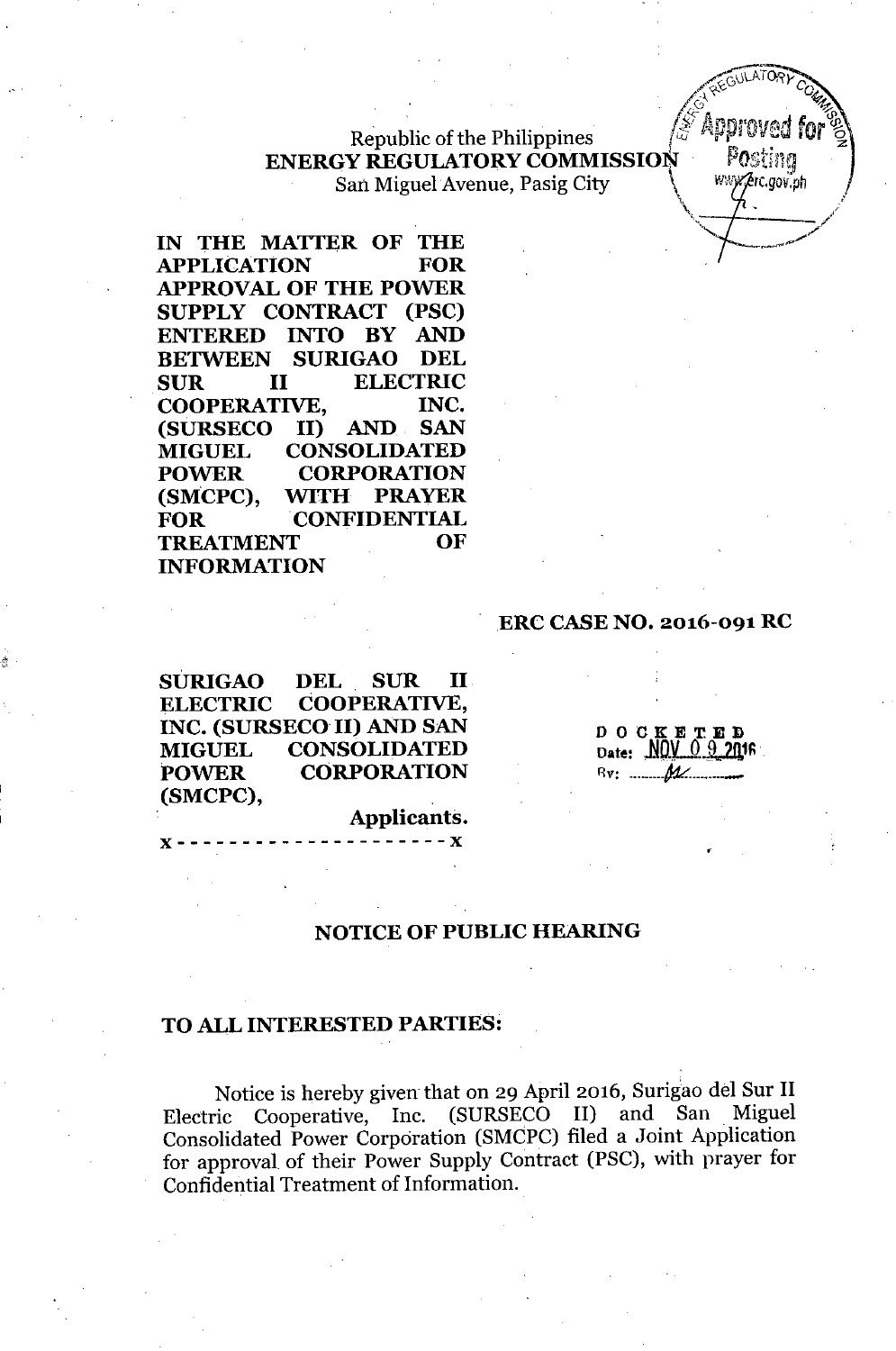## ERC Case No. 2016-091 RC Notice of Public Hearing/4 November 2016 Page 2 of 19

### FACTS

In the said application, SURSECO II and SMCPC alleged the following:

- 1. SURSECO II is an electric cooperative duly registered with the National Electrification Administration (NEA) pursuant to Presidential Decree No. 269, as amended, with principal office address at Tandag City, Surigao del Sur. It holds a franchise to operate light and power services in the City of Tandag and in the Municipalities of Bayabas, Cagwait, Cantilan, Carmen, Carrascal, Cortes, Lanuza, Madrid, and Tago, all in the Province of Surigao del Sur (Franchise Area). It shall also be herein referred to as the "Buyer";
- 2. SMCPC is a corporation duly created and existing by and under the laws of the Republic of the Philippines, with business address at No. 40 San Miguel Avenue, Mandaluyong City 1550. It shall also be herein referred to as the "Seller";
- 3. The Joint Applicants may be served with the orders, notices and other processes of the Honorable Commission through their respective undersigned counsels at the addresses indicated herein;

#### Nature of the Application

4. The Joint Application for approval of the Power Supply Contract (PSC) dated 21 April 2016 entered into by and between SURSECO II and SMCPC, is being submitted to the Honorable Commission for its review and approval pursuant to Sections 25 and 45(b) of Republic Act No. 9136, otherwise known as the Electric Power Industry Reform Act of 2001 or the EPIRA, Rules  $5$ , Section  $4(e)$  and  $11$ , Section  $5$  of its Implementing Rules and Regulations (IRR), Rule 20(B) of its Rules of Practice and Procedure, and other pertinent rules and regulations;

#### Statement of Facts

- 5. Competitive Selection Process (CSP). In April 2013, SMCPC conducted a series of road shows to market its 300 MW coal-fired power plant in Malita, Davao del Sur. On 6 November 2013, SURSECO II received a Term Sheet from SMCPC proving therein the salient features of the latter's proposed supply contract including the rate structures;
	- 5.1 Since there is still power supply deficiency in the Mindanao Region, SURSECO II recognized the need for additional power to meet the increasing demands of its member-consumers based on its forecasted data. It considered, among others, the availability of SMCPC's power plant which is expected to commence delivery in 2016;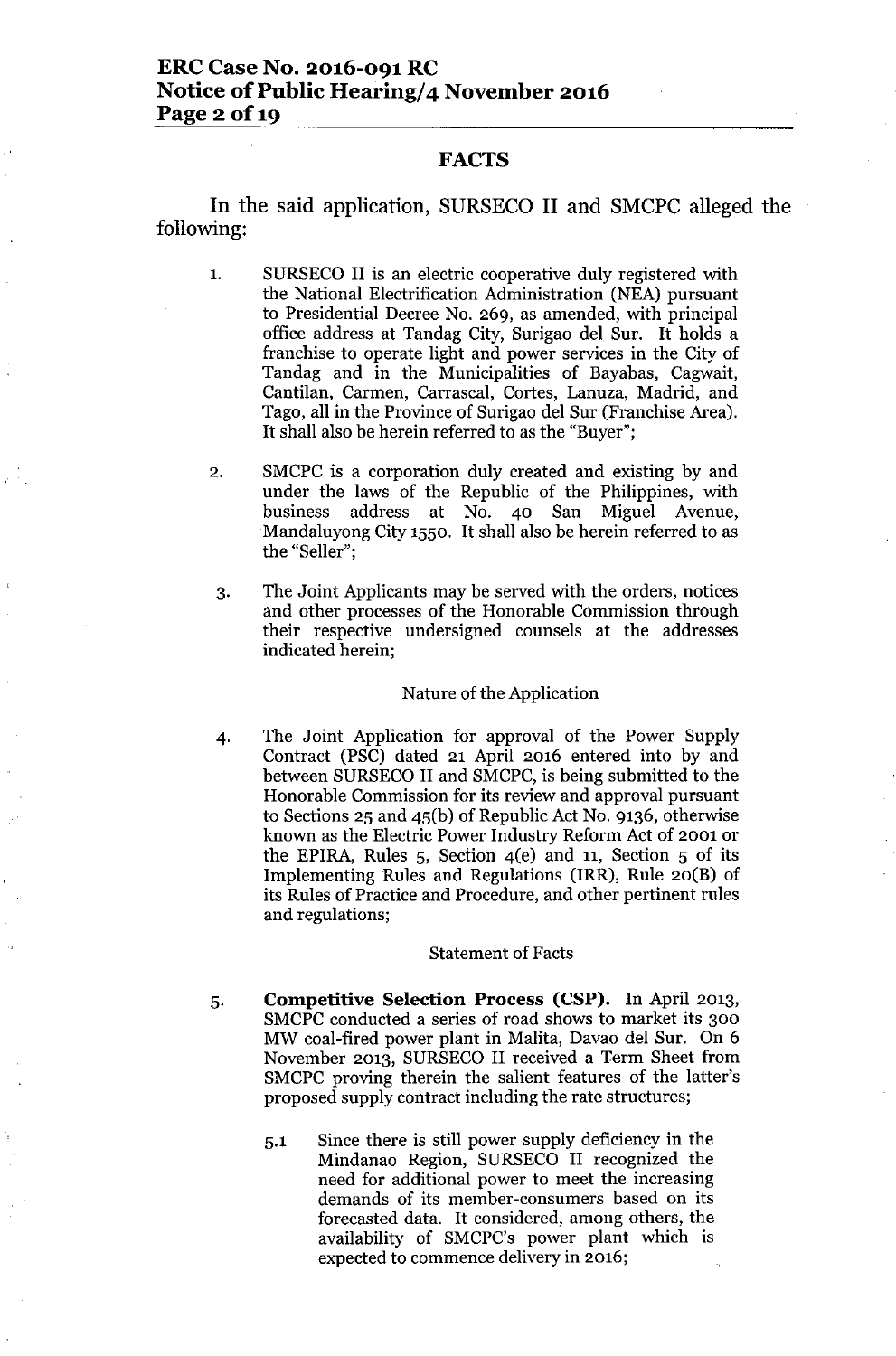# **ERC Case No. 2016-091 RC Notice of Public Hearing/4 November 2016 Page 3 of 19 "**

- 5.2 After a thorough deliberation on SMCPC's offer and subsequent ' negotiations in good faith, SURSECO II executed a PSC with SMCPC. Thus, on 3 December 2014, SURSECO II's Board issued Resolution No. 120, Series of 2014 accepting the offer of SMCPC to supply its power requirements as well as authorizing its Board President to sign the PSC; and
- 5.3 On 7 April 2016, however, the aforementioned Board issued Resolution No. 47, Series of 2016 reducing the 10 MW contract capacity to 5 MW. On even date, it issued Resolution No. 047A, S-2016 authorizing SURSECO II to file a joint application with SMCPC and appointing an authorized representative and legal counsel for the proceedings before the Honorable Commission;

### 6. **Salient Features ofthe PSC.**

,,:,

 $\frac{1}{2}$ 

,', :,:

- 6.1 **Contract Capacity.** The Contract Capacity for the duration of the PSC shall be 5,000 kW. The Buyer shall maintain a minimum hourly nomination of at least forty percent (40%) of the Contract Capacity for the duration of the PSC. The Contract Capacity shall be subject to a separate nomination protocol set forth in Annex V of the said PSC;
- 6.2 **Generation Source.** SMCPCis constructing a 2 x 150 MW Circulating Fluidized Bed Coal-Fired Thermal Power Plant (the Plant) located in Barangay Culaman, Malita, Davao del Sur, which is expected to be commercially operational by the 1<sup>st</sup> quarter of calendar year 2016;
- 6.3 **Contract Term.** The PSC shall take effect between the Parties on the date of signing (Execution Date) and shall remain effective for a period of ten (10) years from Commercial Operations Date (COD). The supply of electric power by the Seller shall commence upon COD, and shall continue until the end of the Contract Term;
- 6-4 **Contract Charges.** Under the PSC, the Buyer shall pay the following Contract Charges for the duration of the Contract, subject to the applicable value-added tax (VAT), and computed as follows: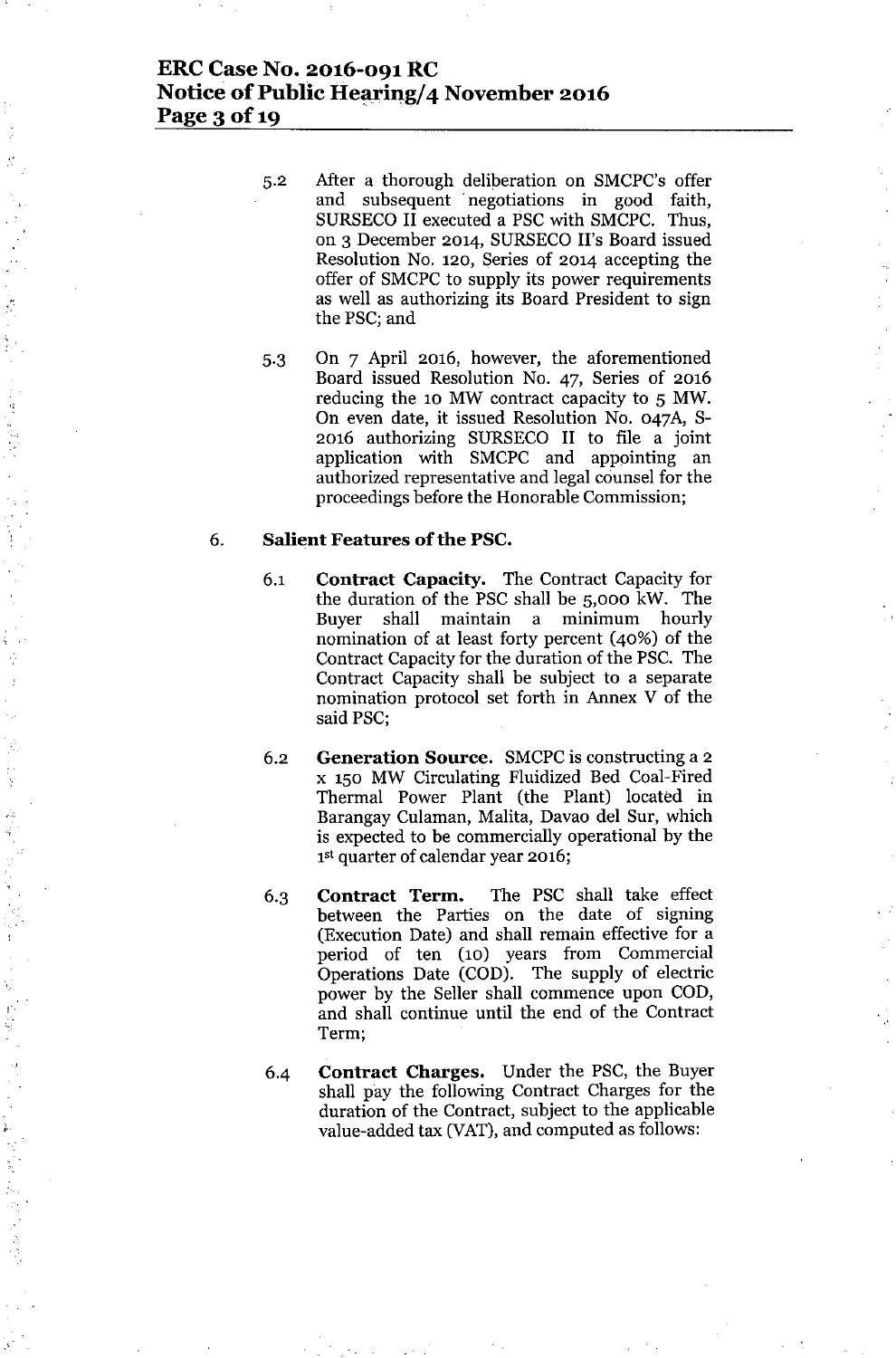# ERC Case No. 2016-091 RC Notice of Public Hearing/4 November 2016 Page 4 of 19

| <b>Particulars</b>                           | Unit         | <b>Amount</b> |  |
|----------------------------------------------|--------------|---------------|--|
| <b>Capacity Fee</b>                          |              |               |  |
| A. Capital Recovery Fee                      | PhP/kW-month | 1,386.8021    |  |
| B. Fixed Operation and<br>Maintenance Fee    | PhP/kW-month | 383.8079      |  |
| <b>Total Capacity Fee</b>                    |              | 1,770.6100    |  |
| <b>Energy Fee</b>                            |              |               |  |
| C. Variable Operation and<br>Maintenance Fee | PhP/kWh      | 0.2831        |  |
| D. Fuel Fee                                  | PhP/kWh      | 1.6566        |  |
| <b>Total Energy Fee</b>                      |              | 1.9397        |  |

- 6.5 Other Charges. The Buyer shall bear all other costs and charges incurred after the Delivery Point, including but not limited to transmission line losses, any interconnection charges and site specific loss adjustments, among others;
- 6.6 Adjustment Formula. The Contract Charges are adjusted on a monthly basis in accordance with the following Adjustment Formula (Annex II-B of the PSC):

### MONTHLY CONTRACT CHARGES = Capacity Chargesmonth + Energy Chargesmonth

Where:

| <b>Capacity Charges</b> | $=$ Capital Recovery<br>Fee<br>(CRF) + Fixed Operation and<br>Maintenance Fee (FOM) |
|-------------------------|-------------------------------------------------------------------------------------|
| <b>Energy Charges</b>   | = Variable Operation and<br>Maintenance Fee (VOM) +<br>Fuel Fee + Start-up Charge   |

#### I. CAPITAL RECOVERY FEE (CRFmonth)

 $CRF_{month} = CRF_{adjusted} \times CC$ 

Where:

 $CRF_{adjusted} = (CRF_{(base)} \times 0.30) + (CRF_{(base)}$  $\rm X$  0.70  $\rm X$   $\frac{FX_m}{FX_o}$  )

CRFbase = Capital Recovery Fee in *PhP/kW*month contained in Annex II-A of the PSC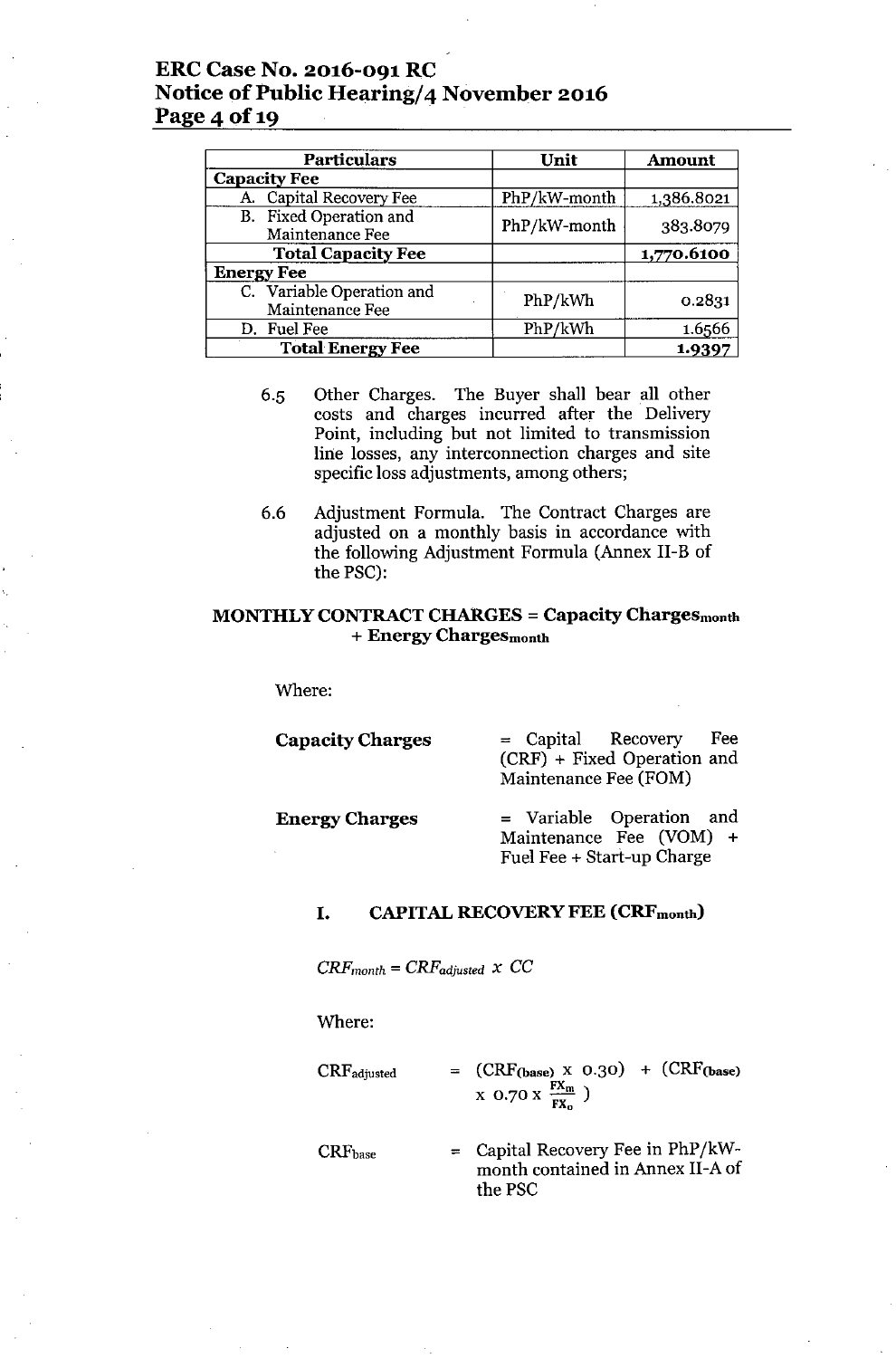# ERC Case No. 2016-091 RC Notice of Public Hearing/4 November 2016 Page 5 of 1

| $FX_m$                       |     | = The simple average of the daily<br>exchange rate of the Philippine<br>Peso to the US Dollar, as posted<br>by the Bangko Sentral ng<br>Pilipinas (BSP) for the calendar<br>month within which the start of<br>the current Billing Period occurs                                   |
|------------------------------|-----|------------------------------------------------------------------------------------------------------------------------------------------------------------------------------------------------------------------------------------------------------------------------------------|
| $\mathop{\rm FX}_\mathrm{o}$ |     | $=$ Exchange rate of the Philippine<br>Peso to the US Dollar, Base $=$<br>PhP44.00                                                                                                                                                                                                 |
| CC                           |     | $=$ Contract Capacity in kW                                                                                                                                                                                                                                                        |
| II.<br>$(FOM_{month})$       |     | <b>FIXED OPERATION AND MAINTENANCE FEE</b>                                                                                                                                                                                                                                         |
|                              |     | <b>FOM</b> <sub>month</sub> = <b>FOM</b> $x \frac{PHCPI_m}{PHCPI_0}$ x <b>CC</b>                                                                                                                                                                                                   |
| Where:                       |     |                                                                                                                                                                                                                                                                                    |
| <b>FOM</b>                   |     | Operation<br>$=$ Fixed<br>and<br>Maintenance Fee in PhP/kW-<br>month contained in Annex II-A of<br>the PSC                                                                                                                                                                         |
| PHCPI <sub>m</sub>           | $=$ | Philippine Consumer Price Index<br>(CPI) for All Income Households<br>in the Philippines - All Items<br>$(2006=100)$ , as posted by the<br>Philippine National Statistics<br>Office (NSO) for the calendar<br>month within which the start of<br>the current Billing Period occurs |
| PHCPI <sub>0</sub>           |     | Philippine CPI for All Income<br>Households in the Philippines -<br>All Items (2006=100), as posted<br>by the Philippine NSO for the<br>calendar month of the COD                                                                                                                  |

C<sub>C</sub> = Contract Capacity in kW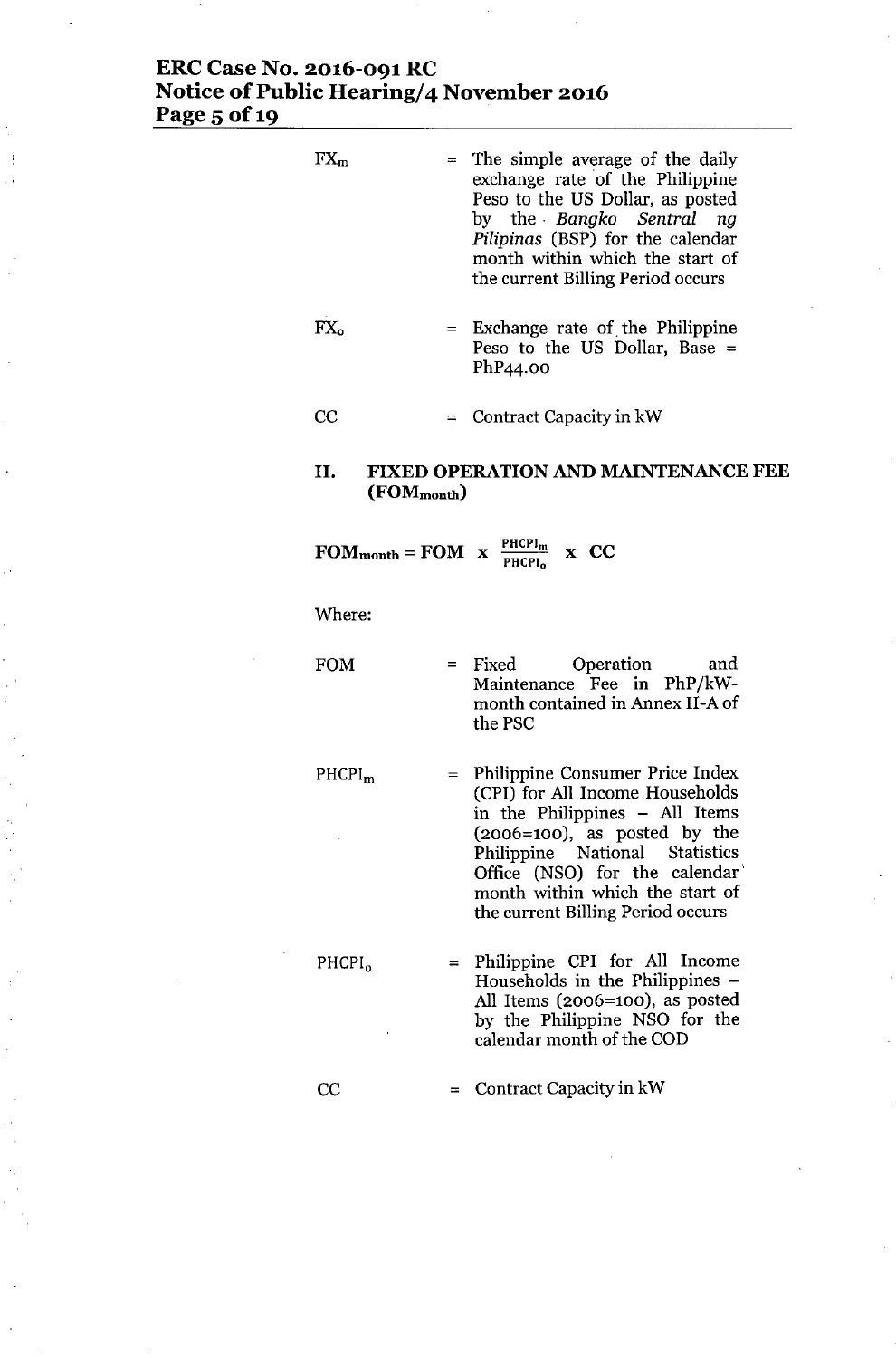# **ERCCase No. 2016-091 RC Notice** of Public **Hearing/4 November 2016 Page** 6 of 19

### **III. VARIABLE OPERATION AND MAINTENANCE FEE (VOMmonth)**

 $VOM_{month} = \left[ \left( 0.85 \times VOM \times \frac{USCH_m}{USCH_o} \times \frac{FX_m}{FX_o} \right) + \left( 0.15 \times VOM \times \frac{PHCH_m}{PHCH_o} \right) \right] \times AE$ 

#### Where:

USCPI<sub>0</sub>

 $FX<sub>m</sub>$ 

 $FX_{o}$ 

VOM

= Variable Operation and Maintenance Fee in PhP/kWh contained in Annex II-A of the PSC

- USCPI<sup>m</sup> = United States (US) CPI for All Urban Consumers - All Items (1982-84=100), as posted by the Unites States Bureau of Labor Statistics (USBLS) for the calendar month within which the start of the current Billing Period occurs
	- = US CPI for All Urban Consumers - All Items (1982-84=100) for the calendar month of the COD
		- = The average daily exchange rate of the Philippine Peso to the US Dollar, as posted by the BSP for the calendar month within which the start of the current Billing Period occurs
		- Exchange rate of the Philippine Peso to the US Dollar, Base=PhP44.00
- PHCPI<sup>m</sup> = Philippine CPI for All Income Households in the Philippines - All Items (2006=100), as posted by the Philippine NSO for the calendar month within which the start of the current Billing Period occurs
- PHCPI<sup>o</sup> = Philippine CPI for All Income Households in the Philippines - All Items (2006=100), as posted by the Philippine NSO for the calendar month of the COD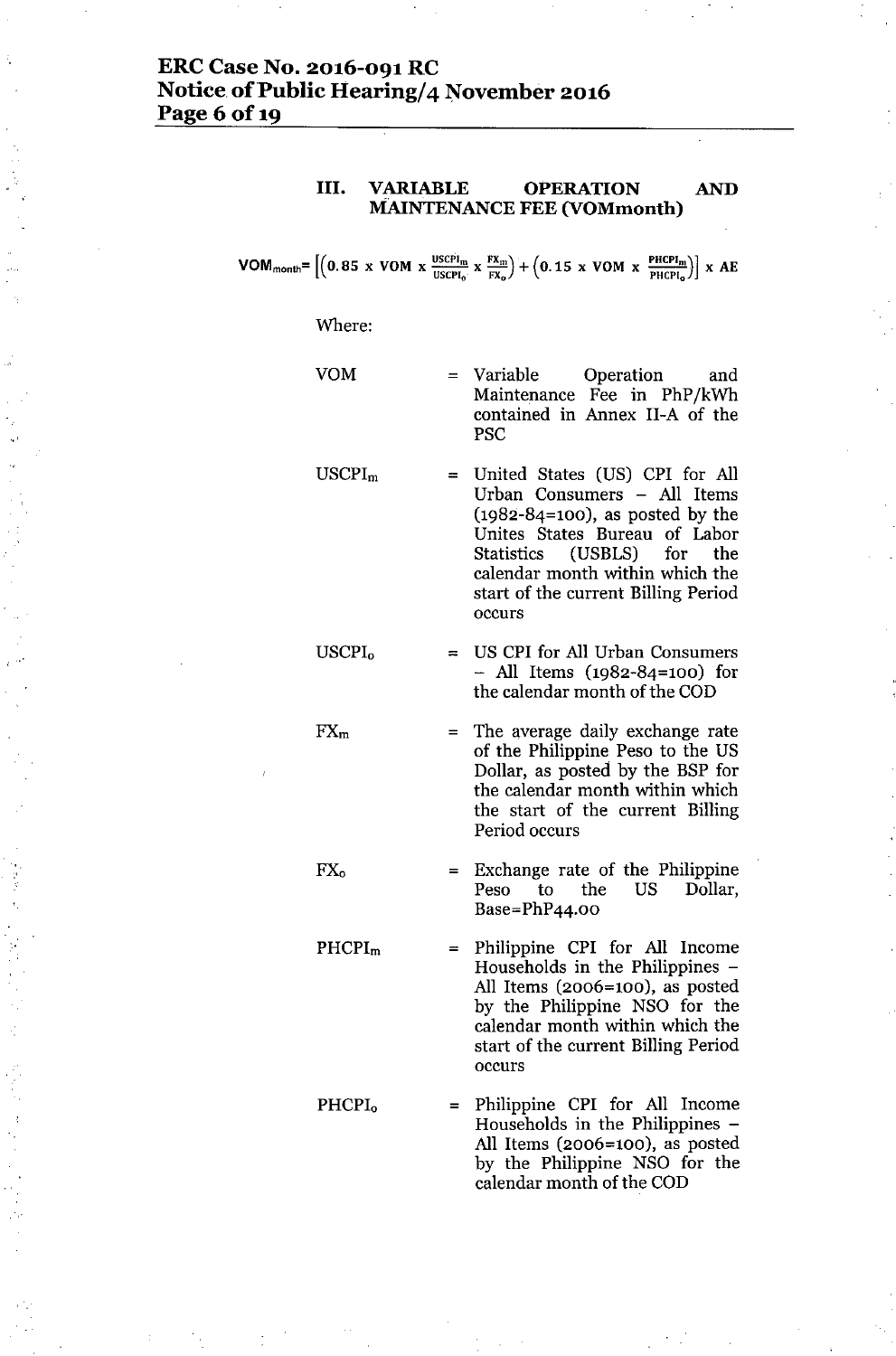## **ERCCase No. 2016-091 RC Notice** of Public **Hearing/4 November 2016** Page 7 of 19

 $AE$  = Associated Energy in kWh delivered to the Buyer by the Seller during the current Billing Period at the Delivery Points stated in Annex III of the PSC

The Parties agree to adopt changes in any of the inflationary indices subject to prior notification by the Seller to the Buyer for the occurrence of any of the following events: a) shift made in the base year and other adjustments to such inflation index made by the relevant authorized entity; or b) the inflation index: i) becomes unavailable, ii) is replaced by a new benchmark rate as determined by the relevant authorized entity or its successor-in-interest, iii) ceases to exist, or iv) in the reasonable determination of either Party, fails to reflect the real costs and forms an integral part of this price adjustment formula;

#### **IV. FUEL FEE (Fuelmonth)**

$$
\text{Fuel}_{\text{month}} = \left[ \left( \frac{\text{FuelCost + FreightCost}}{1,000} \right) \text{xCRxFX}_{\text{m}} \right] \text{xAE}
$$

Where:

- Fuel Cost  $=$  Base Fuel Cost,<br> $F_{\text{HSD}}/M_{\text{T}}$ , Newcastle<sub>m</sub> USD/MTx<sup>Newcastle</sup>r **Newcastleo** in
- Newcastle<sup>m</sup> Average monthly coal price index in USD/MT as posted by global coal on the website [www.globalcoal.com](http://www.globalcoal.com) for the calendar month within which the start of the current Billing Period occurs
- Newcastle<sub>o</sub> = Coal price index equivalent to USD74.oo/MT
- Base Fuel Cost = Blended  $Cost$  equivalent to USD62.69/MT
- Freight Cost = Actual Transport Costs in USD/MT which includes but not limited to port charges, fuel insurance, wharfage fees, excise tax, handling, customs brokerage fees, custom duties, stevedores and arrastre costs, tuggage costs, survey fee, towage, pilotage, light dues, mooring and unmooring, berthing and de-berthing, and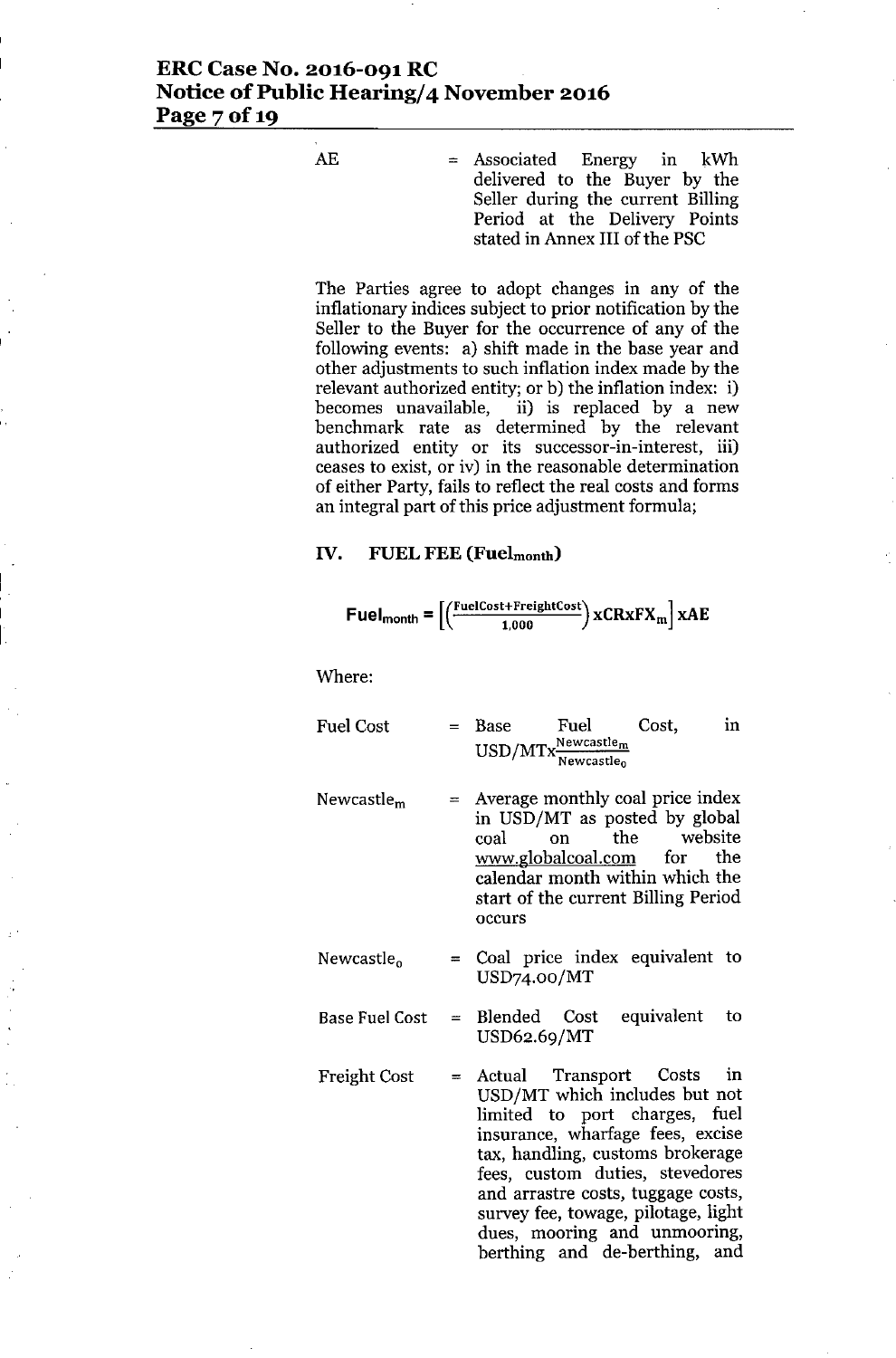# **ERC Case No. 2016-091 RC Notice** of Public **Hearing/4 November 2016 Page 8** of 19

I

|                                                                                                                                                                     | tonnage dues and sundries on the<br>coal used during the current<br>Billing Period. Freight costs shall<br>include all other existing and<br>future taxes, fees, imposts and<br>other charges that may be<br>imposed on the transport of coal |  |  |  |  |  |
|---------------------------------------------------------------------------------------------------------------------------------------------------------------------|-----------------------------------------------------------------------------------------------------------------------------------------------------------------------------------------------------------------------------------------------|--|--|--|--|--|
| CR                                                                                                                                                                  | = Consumption rate at $o.70\text{kg/kWh}$<br>escalated annually by one and a<br>half percent (1.5%) or the actual<br>plant fuel consumption rate,<br>whichever is lower                                                                       |  |  |  |  |  |
| $FX_m$                                                                                                                                                              | $=$ The average daily exchange rate<br>of the Philippine Peso to the US<br>Dollar, as posted by the BSP for<br>the calendar month within which<br>the start of the current Billing<br>Period occurs                                           |  |  |  |  |  |
| $\Gamma X_0$                                                                                                                                                        | Exchange rate of the Philippine<br>$=$<br>Peso to the US<br>Dollar,<br>$Base = PhP44.00$                                                                                                                                                      |  |  |  |  |  |
| AE                                                                                                                                                                  | Associated Energy in kWh<br>$=$<br>delivered to the Buyer by the<br>Seller during the current Billing<br>Period at the Delivery Points<br>stated in Annex III of the PSC                                                                      |  |  |  |  |  |
| The Parties further agree that when any or all of the<br>above components of the Fuel Cost no longer reflect<br>the Seller's actual cost of coal (including the FOB |                                                                                                                                                                                                                                               |  |  |  |  |  |

price, coal indexation, premiums, among others), the Fuel Cost shall be computed based on the Seller's actual cost of fuel subject to the Seller's prior notification to the Buyer and subject to the approval of the Honorable Commission prior to implementation;

### **V. Start-up Charge (per Unit and per Startup) - to be added on top ofVOM & Fuel charges**

**Cold Start-up - downtime of eight (8) hours** and above

Start-up Charge = 130,000 liters x LFO<sub>m</sub> x  $\frac{cc}{TPC}$ 

**Warm Start-up downtime of less than eight (8) hours**

| Start-up Charge |  | = 36,000 liters x LFO <sub>m</sub> x $\frac{cc}{TPC}$ |  |
|-----------------|--|-------------------------------------------------------|--|
|-----------------|--|-------------------------------------------------------|--|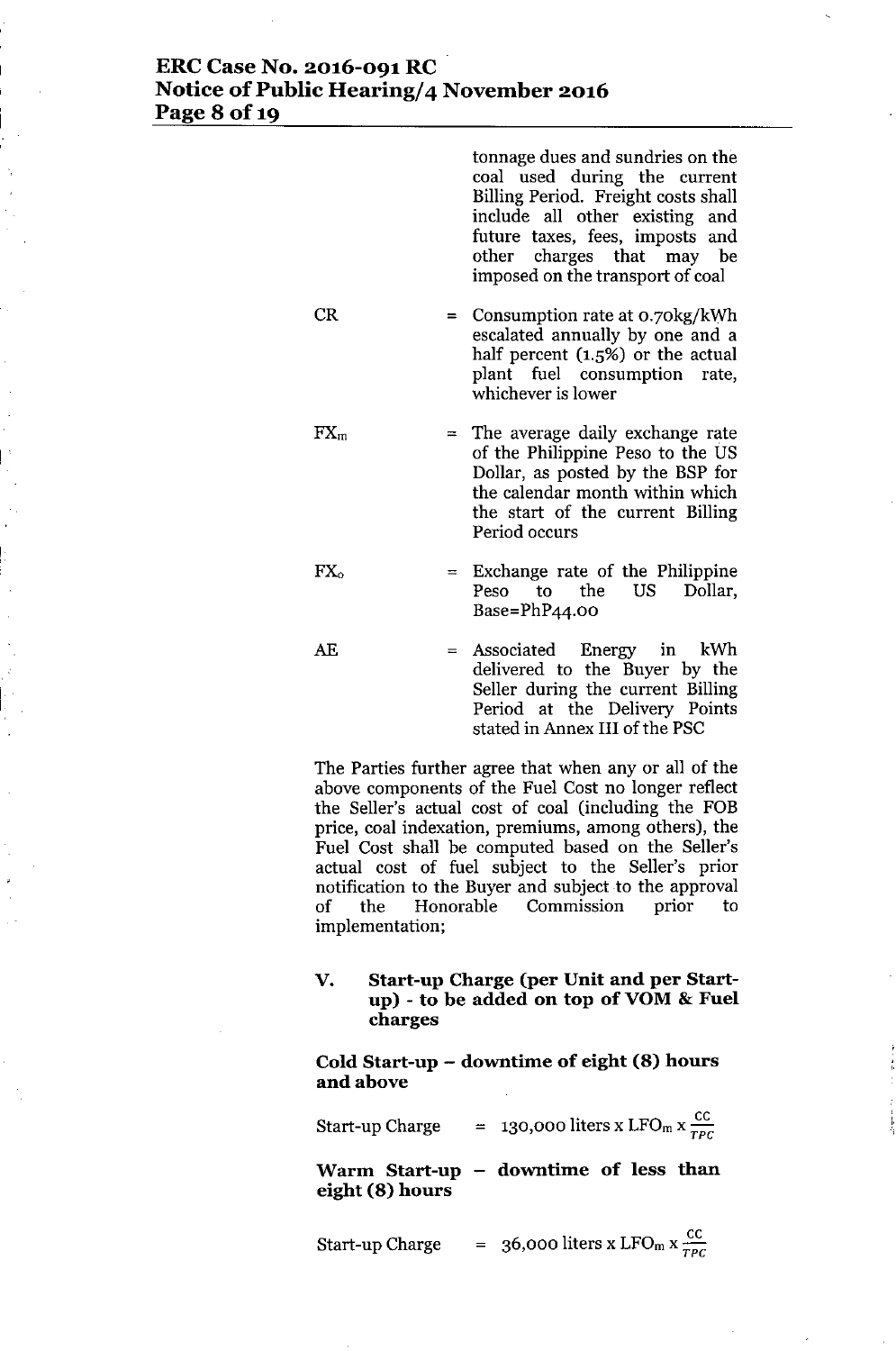# **ERC Case No. 2016-091 RC Notice** of Public **Hearing/4 November 2016** Page 9 of 19

Where:

| LFO <sub>m</sub> | = The actual price of diesel oil in<br>PhP/liter as billed by supplier<br>of diesel oil applicable for the<br><b>Billing Period</b> |
|------------------|-------------------------------------------------------------------------------------------------------------------------------------|
| CC               | $=$ Contract Capacity in kW                                                                                                         |
| <b>TPC</b>       | $=$ Total plant capacity (net) per<br>unit in kW                                                                                    |

- 6.7 Grid Connection. Pursuant to the Honorable Commission's Decision dated 17 November 2014 in ERC Case No. 2014-060 RC, the National Grid Corporation of the Philippines (NGCP) was authorized to construct the 230 kV Malita-Matanao Transmission Line in Malita, Davao del Sur. Upon completion of the said Transmission Line, SMCPC will execute the necessary Service Agreement with NGCP and undertakes to submit the same to the Honorable Commission;
- 6.8 Sources of Funds. The total estimated Project Cost of the Power Plant is PhP24,824 Million. SMC Global Power Holdings Corporation, SMCPC's parent company, advanced a total amount of US\$300 Million to commence and allow the ongoing construction of the said Power Plant. It was initially financed through one hundred percent (100%) equity since the funding thereof was undertaken by the said parent company without interest payments. SMCPC intends to undertake project financing with a target Debt to Equity ratio of70%:30%;
- 6.9 Discounts. The Seller provides for both Prompt Payment Discount (PPD) and Collection Efficiency Discount (CED);
	- a) **PPD.** The Buyer may avail of the PPD equivalent to one percent (1%) of the total of the Capacity and Energy Charges and other components of the current power bill except the Interim Mindanao Electricity Market (IMEM) or the Wholesale Electricity Spot Market (WESM) charges and Replacement Power Cost, if any, provided that:
		- i. The Buyer has no arrears from previous power billings including the Security Deposit or any unpaid charges or penalties including VAT;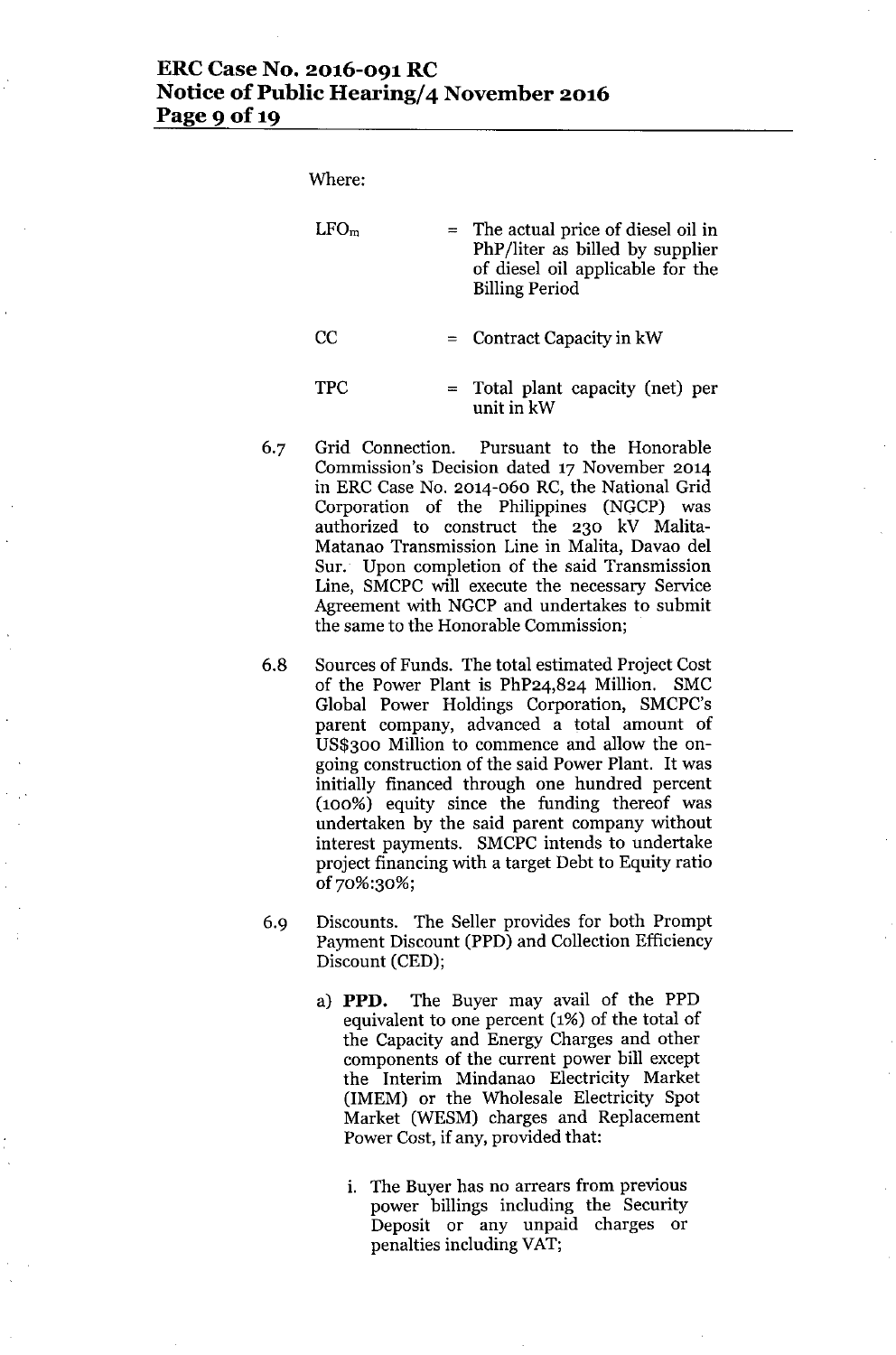### **ERCCase No. 2016-091 RC Notice of Public Hearing/4 November 2016 Page 10 Of19**

- ii. The Buyer has submitted all necessary Bureau of Internal Revenue (BIR) Tax Certificates for all taxes withheld as well as for all zero (o)-rated VAT endconsumers;
- iii. The Buyer pays the power bill in full on or before the 10th day of the calendar month following the current Billing Period; and
- iv. The Buyer complies with other policies and procedures as may be required by the Seller, subject to prior notification by the Seller to the Buyer;
- b) CED. The Buyer shall be entitled to the following CED:

| <b>Collection Efficiency Levels</b> | Discount,<br>PhP/kWh |
|-------------------------------------|----------------------|
| Below 65%                           | None                 |
| 66% to 75%                          | 0.05                 |
| 76% to 85%                          | 0.10                 |
| 86% to 95%                          | 0.15                 |
| 96% and above                       | 0.20                 |

In order for the Buyer to avail of the CED, it must comply with the following conditions:

- i. The Buyer has no outstanding obligations to the Seller from previous power bills including VAT;and
- ii. The Buyer shall submit to the Seller: a copy of its Monthly Financial and Statistical Report (MFSR)/Collection Efficiency Report signed by its Finance Manager and General Manager, stamped "received" by the NEA; Audited Financial Statements (AFS) stamped "received" by the BlR (to be submitted to the Seller within three (3) calendar days from receipt of the BIR; zero (o)-rated VAT certificates as updated monthly; and a duly accomplished CEDAvailment Form;
- 6.10 Outages. The Seller shall be entitled to an Annual Outage Allowance Per Unit of one thousand one hundred fifty-eight (1,158) cumulative outage hours for each Contract Year at the cost specified in Annex II-A of the PSC. During this period, the Seller shall not be obligated to deliver energy to the Buyer;

•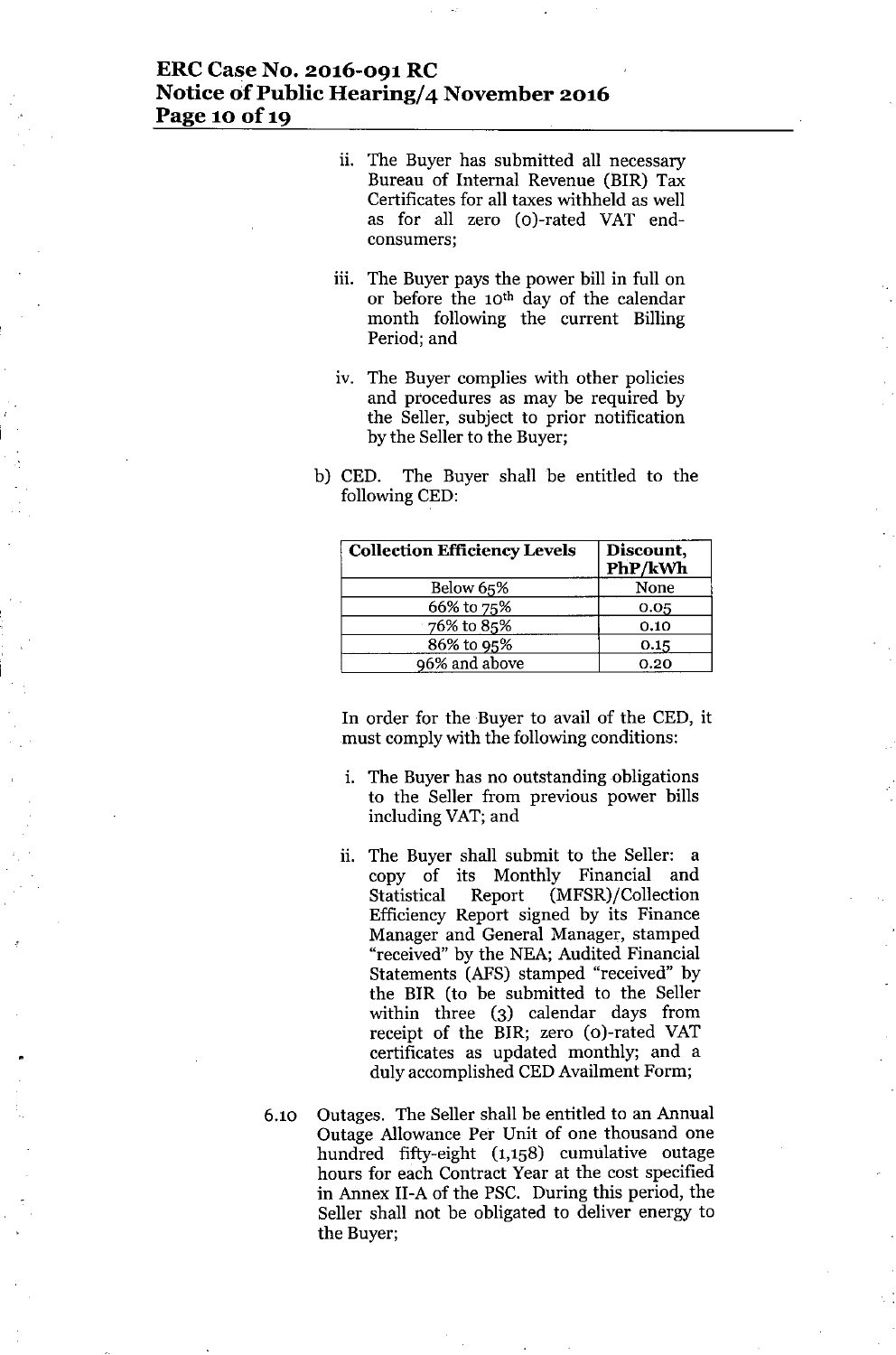# **ERC Case No. 2016-091 RC Notice** of Public **Hearing/4 November 2016 Page 11**of 19

- 6.11 The Seller shall be allowed an additional Major Maintenance Outage Allowance of seven hundred twenty (720) cumulative outage hours once every five (5) years from the first Major Maintenance of each Unit of the Power Plant. The Seller is not obligated to deliver energy during Major Maintenance Outage;
- 6.12 Unutilized outage hours for a Contract Year shall not be carried over to the following Contract Year; and
- 6.13 Replacement Power. To ensure the uninterrupted supply of energy to the Buyer during the Annual Outage Allowance or Major Maintenance Outage hours, the Seller may procure replacement energy from other sources, the cost of which shall be passed-on to the Buyer;

Rate Impact on SURSECO II's Overall Generation Rate

7. The indicative rate impact on SURSECO II's overall generation rate with and without the supply from SMCPCare as follows:

#### **Without SMCPC (2016):**

| <b>Supplier</b> | Status/Target<br><b>Delivery</b> | Projected<br>Ave.<br>Monthly<br>Quantity<br>(kWh) | %<br><b>Share</b> | <b>Contracted</b><br>Demand<br>(kW) | <b>Minimum</b><br><b>Energy</b> | <b>Maximum</b><br><b>Energy</b> | <b>Fixed Cost</b> | Variable<br>Cost<br>per<br>kWh | Total Cost<br>$(CF + VC)$<br>(kWh) | Ave. Rate<br>(PhP/kWh) |
|-----------------|----------------------------------|---------------------------------------------------|-------------------|-------------------------------------|---------------------------------|---------------------------------|-------------------|--------------------------------|------------------------------------|------------------------|
| <b>PSALM</b>    | Existina                         | ,868,155.37                                       | 29.               | 2,580                               | ,868.155.37                     | .868.155.37                     |                   |                                | 5,731,313.86                       | 3.0679                 |
| TSI             | Existina                         | .460.000.00                                       | 23                | 5,000                               | .460.000.00                     | 3,650,000.00                    | 12,012,500.00     | .7568                          | 14,577,428.00                      | 9.9845                 |
| <b>KEGI</b>     | Existina                         |                                                   |                   | 5.461                               |                                 | 3.986.530.00                    | 6,554,510.64      | 4.8141                         | 6,554,510.64                       |                        |
| <b>FDC</b>      | Filed w/ ERC                     | 3,046,071.63                                      | 48                | 10,000                              | 2,920,000.00                    | 7.300.000.00                    | 24,298,700.00     | 2.0724                         | 30.611.378.85                      | 10.0495                |
| <b>Total</b>    |                                  | 6,374,227.00                                      | 100               | 23.041                              |                                 |                                 |                   |                                | 57,474,631.35                      | 9.0167                 |

### **With SMCPC (2016):**

| <b>Supplier</b> | Status/Target<br><b>Delivery</b> | Projected<br>Avc.<br><b>Monthly</b><br><b>Quantity</b><br>(kWh) | %<br><b>Share</b> | Contracted<br>Demand<br>(kW) | Minimum<br><b>Energy</b> | <b>Maximum</b><br>Energy | <b>Fixed Cost</b> | <b>Variable</b><br>Cost<br>per<br>kWh | Total Cost<br>$(CF+VC)$<br>(kWh) | Ave. Rate<br>(PhP/kWh) |
|-----------------|----------------------------------|-----------------------------------------------------------------|-------------------|------------------------------|--------------------------|--------------------------|-------------------|---------------------------------------|----------------------------------|------------------------|
| <b>PSALM</b>    | Existing                         | ,868,155.37                                                     | 29                | 2,580                        | 1.868.155.37             | ,868,155.37              |                   |                                       | 5,731,313.86                     | 3.0679                 |
| TSI:            | Existing                         | .460.000.00                                                     | 23                | 5,000                        | 1.460.000.00             | 3,650,000.00             | 12,012,500.00     | .7568                                 | 14.577.428.00                    | 9.9845                 |
| <b>KEGI</b>     | Existina                         |                                                                 |                   | 5.461                        |                          | 3,986,530.00             | 6,554,510.64      | 4.8141                                | 6.554 510.64                     |                        |
| FDC.            | Filed w/ ERC                     | 2,920,000                                                       | 46                | 10,000                       | 2,920,000.00             | 7.300.000.00             | 24.298.700.00     | 2.0724                                | 30,350,108.00                    | 10.3939                |
| <b>SMCPC</b>    | For Filing                       | 126.072                                                         | Ω                 | 5.000                        | ,460,000.00              | 3,650,000.00             | 8.853.050.00      | .9397                                 | 11.685.012.00                    | 92 68 55               |
| Total           |                                  | 6,374,227.00                                                    | 100               | 28,041                       |                          |                          |                   |                                       | 68,898,372.50                    | 10.8089                |

Total Rate Impact PhP1.79221kWh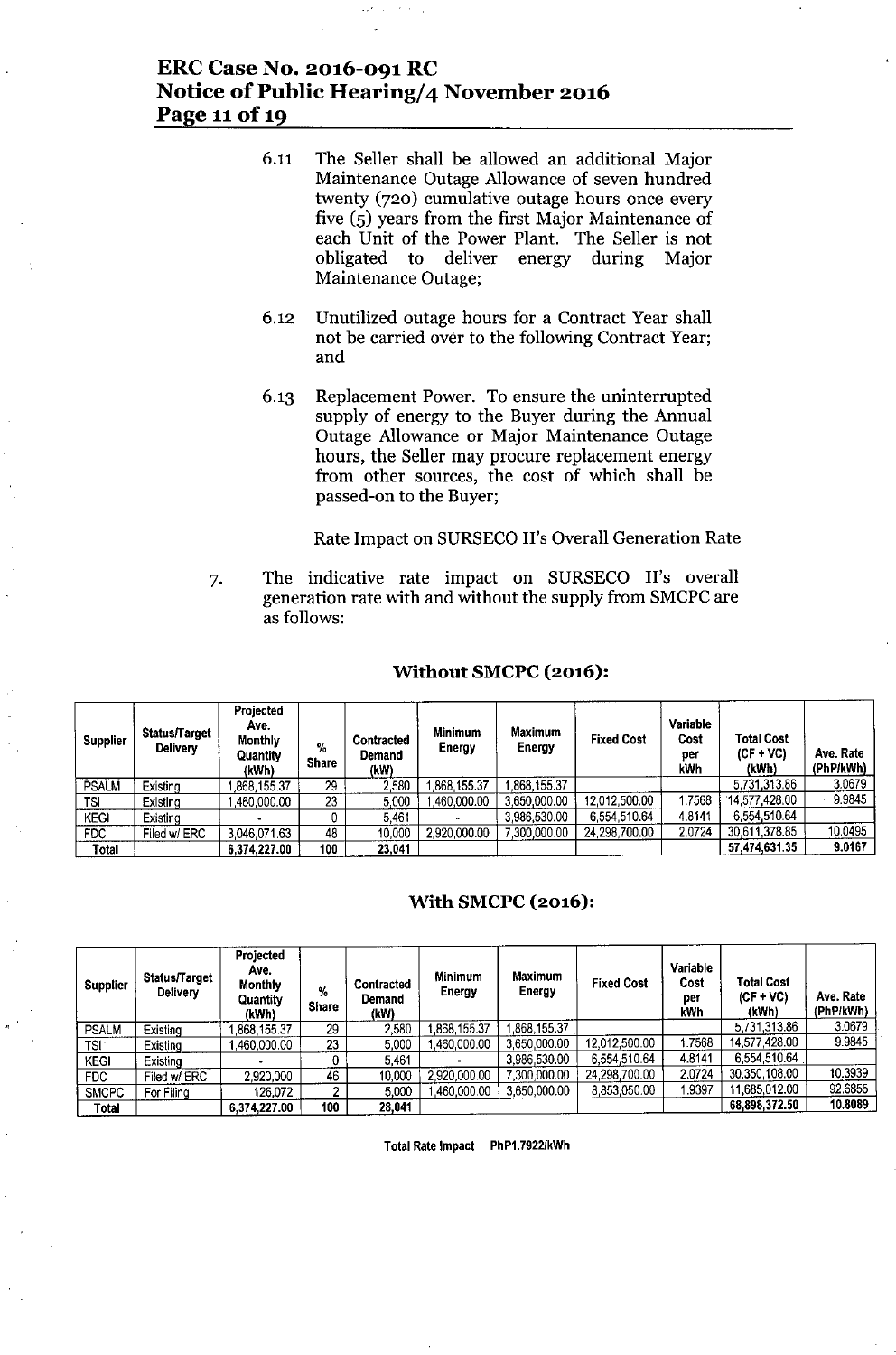# **ERC Case No. 2016-091 RC Notice** of Public **Hearing/4 November 2016 Page 12 Of19**

#### **Without SMCPC (2017):**

| <b>Supplier</b> | <b>Status∏arget</b><br><b>Delivery</b> | <b>Projected</b><br>Ave.<br>Monthly<br>Quantity<br>(kWh) | %<br><b>Share</b> | <b>Contracted</b><br>Demand<br>(kW) | <b>Minimum</b><br><b>Energy</b> | Maximum<br>Energy | <b>Fixed Cost</b> | Variable<br>Cost<br>per<br>kWh | <b>Total Cost</b><br>$(CF + VC)$<br>(kWh) | Ave. Rate<br>(PhP/kWh) |
|-----------------|----------------------------------------|----------------------------------------------------------|-------------------|-------------------------------------|---------------------------------|-------------------|-------------------|--------------------------------|-------------------------------------------|------------------------|
| TSI             | Existing                               | ,460,000.00                                              | 21                | 5.000                               | .460.000.00                     | 3,650,000.00      | 12.012.500.00     | .7568                          | 14.577.428.00                             | 9.9845                 |
| <b>KEGI</b>     | Existina                               |                                                          |                   | 5.461                               |                                 | 3.986.530.00      | 6.554.510.64      | 4.8141                         | 6,554,510.64                              |                        |
| FDC.            | Filed w/ ERC                           | 5,567,017.00                                             | 79                | 10.000                              | 2,920,000.00                    | 7.300.000.00      | 24.298.700.00     | 2.0724                         | 35,835,786.03                             | 6.4372                 |
| Total           |                                        | 7,027,017.00                                             | 100               | 20.461                              |                                 |                   |                   |                                | 56.967.724.67                             | 8.1070                 |

### **With SMCPC (2017):**

| <b>Supplier</b> | Status∏arget<br><b>Delivery</b> | Projected<br>Ave.<br><b>Monthly</b><br>Quantity<br>(kWh) | %<br><b>Share</b> | Contracted<br>Demand<br>(kW) | Minimum<br>Energy | <b>Maximum</b><br>Energy | <b>Fixed Cost</b> | Variable<br>Cost<br>per<br>kWh | <b>Total Cost</b><br>$(CF + VC)$<br>(kWh) | Ave. Rate<br>(PhP/kWh) |
|-----------------|---------------------------------|----------------------------------------------------------|-------------------|------------------------------|-------------------|--------------------------|-------------------|--------------------------------|-------------------------------------------|------------------------|
| <b>TSI</b>      | Existing                        | .460.000.00                                              | 21                | 5.000                        | ,460,000.00       | 3,650,000.00             | 12,012,500.00     | 1.7568                         | 14.577.428.00                             | 9.9845                 |
| <b>KEGI</b>     | Existina                        |                                                          |                   | 5461                         |                   | 3.986.530.00             | 6.554.510.64      | 4.8141                         | 6,554,510.64                              |                        |
| FDC             | Filed w/ ERC                    | 2,920,000                                                | 42                | 10,000                       | 2,920,000.00      | 300.000.00               | 24,298,700.00     | 2.0724                         | 30,350,108.00                             | 10.3939                |
| <b>SMCPC</b>    | For Filing                      | 2,647.017                                                | 38                | 5.000                        | ,460,000.00       | 3.650.000.00             | 8,853,050.00      | 1.9397                         | 11,685,012.00                             | 4.4144                 |
| Total           |                                 | 6,374,227.00                                             | 100               | 28.041                       |                   |                          |                   |                                | 68,898,372.50                             | 8.9892                 |

#### Total Rate Impact PhPO.8822/kWh

- 8. Environmental Compliance Certificate (ECC). On 7 June 2013, the Department of Environment and Natural Resources (DENR) has issued ECC No. ECC-CO-1304-001O in favor of SMCPC;
- 9. Board of Investments (BOI) Certificate. On 24 June 2013, the Power Plant Project was registered with the BOI which issued Certificate of Registration No. 2013-137;
- 10. Certificate of Compliance (COC). The Power Plant is still under construction and the target/estimated COD is sometime in June 2016. Hence, it is not yet covered by a COC. Nonetheless, SMCPC undertakes to file the necessary application for a COC at least three (3) months before the target COD;
- 11. Further, SMCPC's Power Plant is considered as a committed project, and is in the process of securing a certification from the Department of Energy (DOE) that the same is consistent with the Power Development Plan (PDP). It undertakes to submit the certification as soon as the same becomes available;
- 12. Furthermore, SMCPC undertakes to submit a certification from the National Power Corporation (NPC) on the insufficiency of supply within the Mindanao Region during the term of the PSC;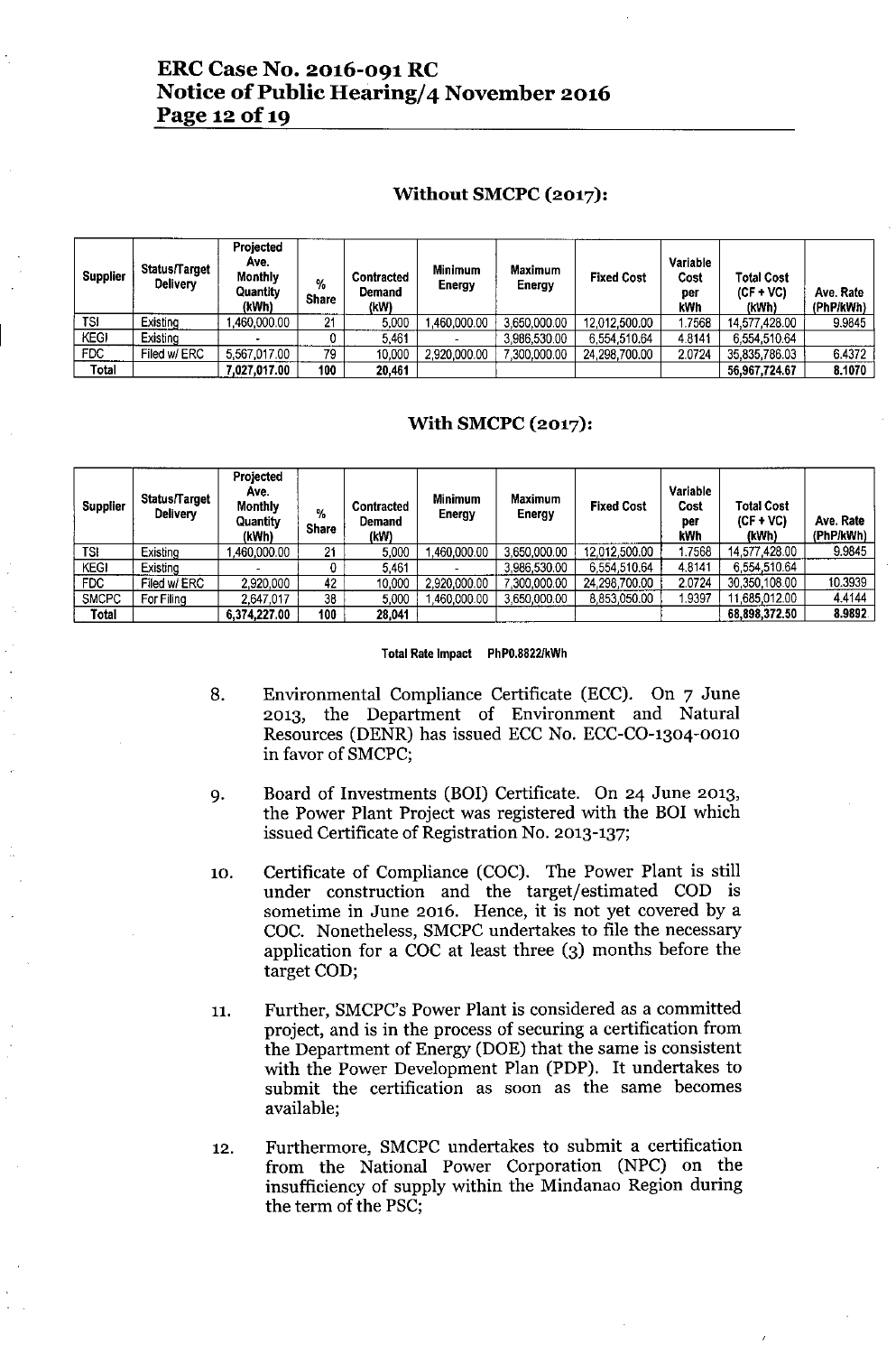# **ERC Case No. 2016-091 RC Notice** of Public **Hearing/4 November 2016 Page 13 Of19**

 $\boldsymbol{i}$ 

đ,

 $\mathcal{N}$ 

 $\frac{1}{2}$ 

Compliance with the Pre-filing Requirements

13. Copies of the foregoing documents and/or information are attached to the Joint Application as annexes and made integral parts hereof:

| <b>Annex</b>  | <b>Documents/Information</b>                                       |  |  |  |  |  |  |
|---------------|--------------------------------------------------------------------|--|--|--|--|--|--|
| A             | <b>SMCPC's Articles of Incorporation</b>                           |  |  |  |  |  |  |
| $\bf{B}$      | SMCPC's Certificate of Registration issued by                      |  |  |  |  |  |  |
|               | the Securities and Exchange Commission (SEC)                       |  |  |  |  |  |  |
| C             | SMCPC's Latest General Information Sheet                           |  |  |  |  |  |  |
|               | (GIS)                                                              |  |  |  |  |  |  |
| $\mathbf{D}$  | SMCPC's Certificate of Registration with the BOI                   |  |  |  |  |  |  |
| $\bf{E}$      | ECC issued by the DENR to the Circulating                          |  |  |  |  |  |  |
|               | Fluidized Bed Coal-Fired Thermal Power Plant                       |  |  |  |  |  |  |
|               | Project of SMCPC                                                   |  |  |  |  |  |  |
| ${\bf F}$     | PSC entered into by and between SURSECO II                         |  |  |  |  |  |  |
|               | and SMCPC                                                          |  |  |  |  |  |  |
| G and         | Details of the PSC:                                                |  |  |  |  |  |  |
| <b>Series</b> |                                                                    |  |  |  |  |  |  |
|               | a. Executive Summary                                               |  |  |  |  |  |  |
|               |                                                                    |  |  |  |  |  |  |
|               | b. Sources of Funds/Financial Plans                                |  |  |  |  |  |  |
|               | Debt/Equity Ratio                                                  |  |  |  |  |  |  |
|               | <b>Project Cost</b><br>в                                           |  |  |  |  |  |  |
|               | Computation of Return on Investment<br>۰                           |  |  |  |  |  |  |
|               | (ROI)/Weighted Average<br>Cost<br>of                               |  |  |  |  |  |  |
|               | Capital (WACC)                                                     |  |  |  |  |  |  |
|               | Certification from the Bank/Lending<br>$\blacksquare$              |  |  |  |  |  |  |
|               | Institution specifying the principal                               |  |  |  |  |  |  |
|               | amortization, term and interest during                             |  |  |  |  |  |  |
|               | the cooperation period of the loan                                 |  |  |  |  |  |  |
|               | agreement                                                          |  |  |  |  |  |  |
|               |                                                                    |  |  |  |  |  |  |
|               | c. Purchased Power Rate                                            |  |  |  |  |  |  |
|               | Breakdown of the base prices                                       |  |  |  |  |  |  |
|               | Sample Computation of Power Rates                                  |  |  |  |  |  |  |
|               | with the supporting documents on the                               |  |  |  |  |  |  |
|               | assumptions taken                                                  |  |  |  |  |  |  |
|               | Rate Impact Study/Simulation<br>Statement of impact on the overall |  |  |  |  |  |  |
|               | rates of SURSECO II once the contract                              |  |  |  |  |  |  |
|               | is approved                                                        |  |  |  |  |  |  |
|               | Basis/Rationale of indexation<br>and<br>п                          |  |  |  |  |  |  |
|               | level of indexation                                                |  |  |  |  |  |  |
|               |                                                                    |  |  |  |  |  |  |
|               | d. Cash Flow                                                       |  |  |  |  |  |  |
|               | <b>Initial Costs</b>                                               |  |  |  |  |  |  |
|               | <b>Breakdown</b><br>of Operating<br>and                            |  |  |  |  |  |  |
|               | Maintenance expenses                                               |  |  |  |  |  |  |
|               | Minimum Energy Off-take (MEOT)                                     |  |  |  |  |  |  |
| $\mathbf H$   | Details of the Power Rate Calculations<br>and                      |  |  |  |  |  |  |
|               | Financial Model (Confidential)                                     |  |  |  |  |  |  |
| $I, I-1$      | Contracts for the Supply, Construction<br>and                      |  |  |  |  |  |  |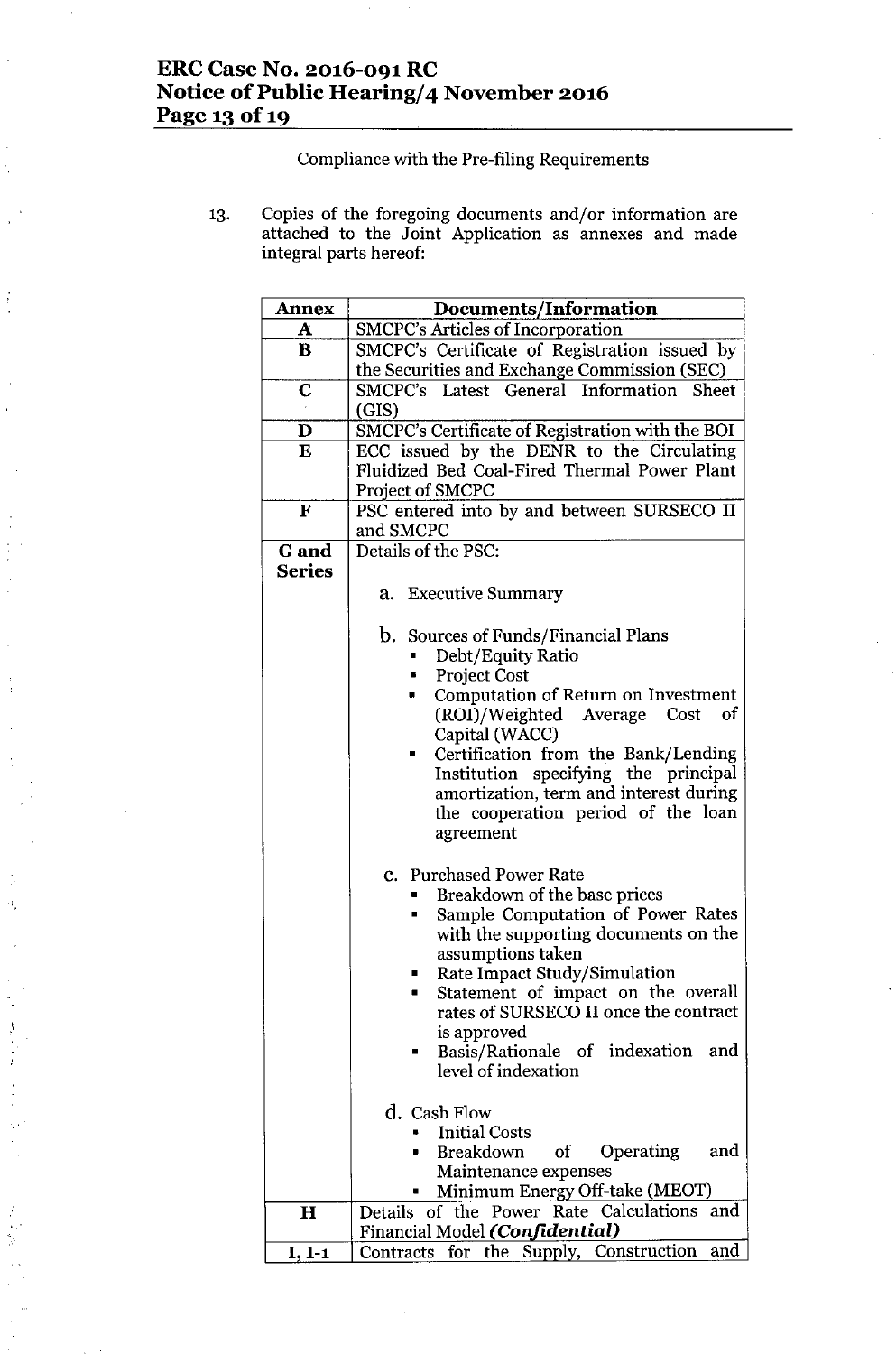# **ERCCase No. 2016-091 RC Notice** of Public **Hearing/4 November 2016 Page 14 Of19**

| and I-2       | Supervision for<br>Plant<br>the<br>Power       |
|---------------|------------------------------------------------|
|               | (Confidential)                                 |
| J             | Details of the Fuel Procurement Process        |
| $\mathbf K$   | Transmission Service Agreement (TSA) between   |
|               | NGCP and SURSECO II                            |
| <b>L</b> and  | Acknowledgment receipts by the Sangguniang     |
| <b>Series</b> | Panlalawigan of Surigao del Sur, and the       |
|               | Sangguniang Panlungsod of Tandag City and      |
|               | Mandaluyong City, of copies of the Joint       |
|               | Application (including annexes)                |
| <b>M</b> and  | Affidavit of Publication and complete issue of |
| <b>Series</b> | the newspaper where the Joint Application was  |
|               | published (excluding annexes)                  |
|               |                                                |
|               |                                                |
|               |                                                |
|               |                                                |

14. Further, in compliance with Article VI, Sections 1 and 2 of the Honorable Commission's Guidelines for the Recovery of Costs for the Generation Component of the Distribution Utilities' (DU) Rates, copies of the foregoing are, likewise, attached to the Joint Application as annexes and made integral parts hereof:

| <b>Annex</b>  | Documents/Information                                                               |
|---------------|-------------------------------------------------------------------------------------|
| N             | technical<br>and<br>economic<br>Relevant                                            |
|               | characteristics of the generation capacity,                                         |
|               | installed capacity, mode of operation, and                                          |
|               | dependable capacity                                                                 |
| O             | Costs analysis of the proposed pricing                                              |
|               | provisions of the PSC                                                               |
| P and         | Details of the Competitive Selection Process                                        |
| <b>Series</b> | (CSP) undertaken by SURSECO II leading to                                           |
|               | the selection of SMCPC as its supplier,                                             |
|               | including invitations to participate and submit                                     |
|               | Terms of Reference (TOR),<br>proposals,                                             |
|               | proposals and/or tender offers received by                                          |
|               | SURSECO II, SURSECO II's Special Bids and                                           |
|               | Awards Committee (SBAC) Evaluation Report;                                          |
|               | SURSECO II's Board Resolution confirming                                            |
|               | the said SBAC Evaluation Report, and the                                            |
|               | Notice of Award to SMCPC                                                            |
| Q and         | Details of the interconnection facility of the                                      |
| <b>Series</b> | <b>SMCPC Power Plant</b>                                                            |
| $\bf{R}$      | SURSECO II's latest Distribution Development                                        |
|               | Plan (DDP) and Load Forecast Projections                                            |
| S             | Demand Side Management (DSM) Program                                                |
|               | that could be implemented by SURSECO II if                                          |
| T             | approved by the Honorable Commission<br>SMCPC's latest Audited Financial Statements |
|               |                                                                                     |
|               | (AFS), Balance Sheet, Income Statement, and<br><b>Statement of Cash Flows</b>       |
|               |                                                                                     |
| $T-1$         | Certification of Long-term<br>Loans,<br>Bank                                        |
|               | including Schedule of Original Loan (principal                                      |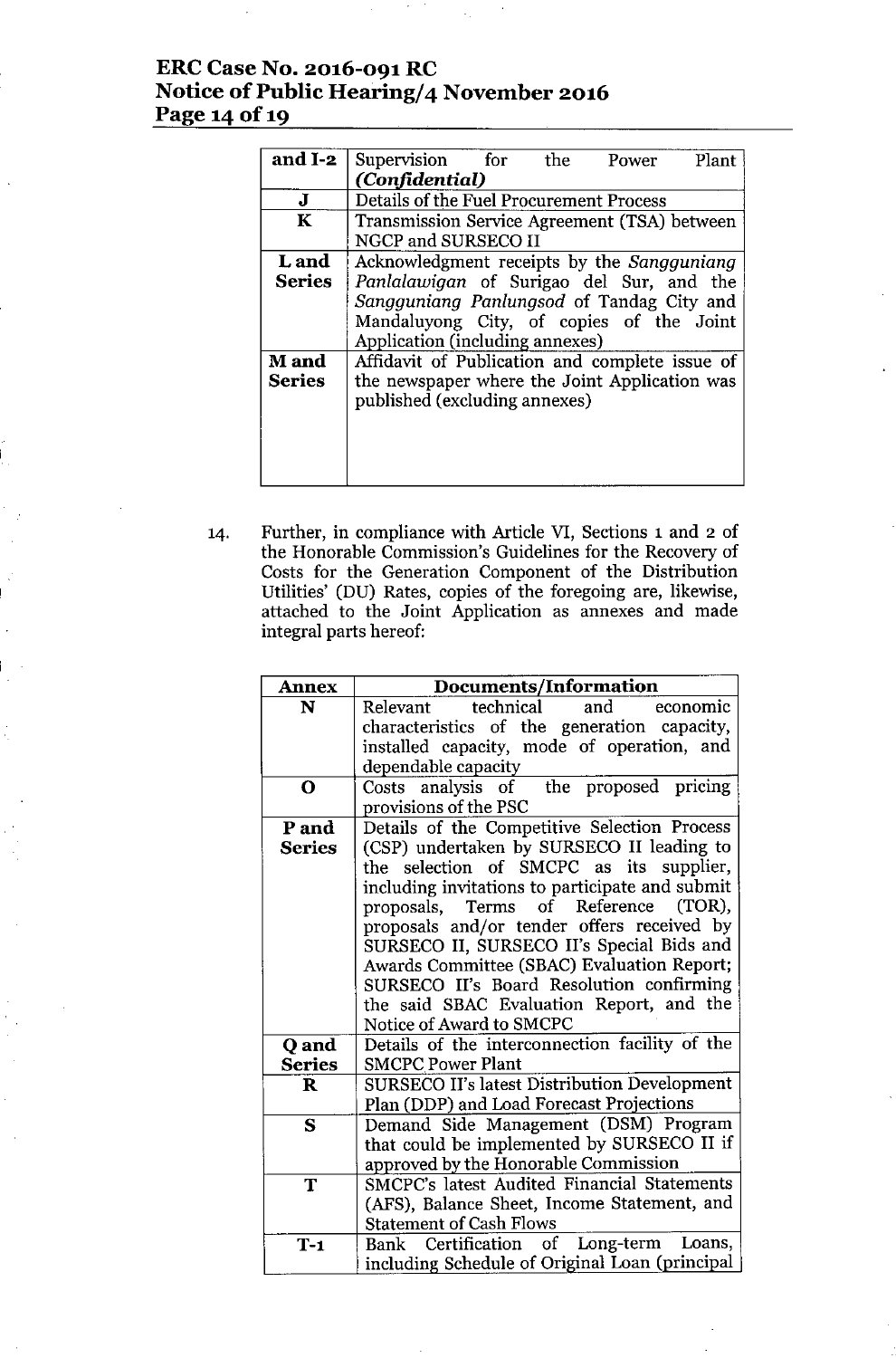### **ERC Case No. 2016-091 RC Notice** of Public **Hearing/4 November 2016 Page 15** of 19

|       | amount, interest payable and term of the loan)<br>and Updated Balances (principal amount,<br>interest payable and penalties, if any and       |
|-------|-----------------------------------------------------------------------------------------------------------------------------------------------|
|       | remaining term of the loan)                                                                                                                   |
| $T-2$ | Operating Expenses for the Power Plant and<br>General and Administrative Expense                                                              |
| $T-3$ | Certification from the engine manufacturer or<br>SMCPC of the net heat rate in liters per kWh                                                 |
| $T-4$ | Simulation on the number of operating units<br>necessary to meet the MEOT and/or additional<br>energy/demand requirements of SURSECO II       |
| $T-5$ | Potential Cost (absolute amounts<br>and<br>PhP/kWh) of Ancillary Services as and when<br>SMCPC or SURSECO II is connected to the<br>main grid |

IS. Furthermore, the Joint Application is consistent and in accordance with the first (1st) and fifth (5th) "Whereas clauses" of the DOE Circular No. 2003-12-11 which are quoted hereunder:

> "WHEREAS, Section 2 of Republic Act No. 9136, also known as the Electric Power Industry Reform Act of 2001 or EPIRA, declared as a policy of the State, among others, [to ensure the quality, reliability, security and affordability of the supply of electric power;" *(first "whereas clause", Department of Energy Circular No. 2003-12- 11.Underscoring supplied.)*

> "WHEREAS, pursuant to Section 23 of EPIRA, all distribution utilities, as defined in the law, SHALL HAVE THE OBLIGATION TO SUPPLY ELECTRICITY IN THE LEAST COST MANNER TO ITS CAPTIVE MARKET subject to the collection of retail rate duly approved by the Energy Regulatory Commission;" *(fifth "whereas clause", ibid. Underscoring supplied.)*

16. The Joint Application is, likewise, consistent with Section 1 of the same Department Circular which declares as State policy, that:

> "All distribution utilities must henceforth take cognizance and assume full responsibility to forecast, assure and contract for the supply of electric power in the respective franchise areas to meet their obligations as a distribution utility," (Underscoring supplied.)

17. By way of emphasis, Resolution No. 21, Series of 200S of the Honorable Commission dated 19 October 200S had directed all Distribution Utilities (DUs) "to enter into future bilateral power supply contract with power producers to be subjected to a review by the Commission." (Underscoring supplied.)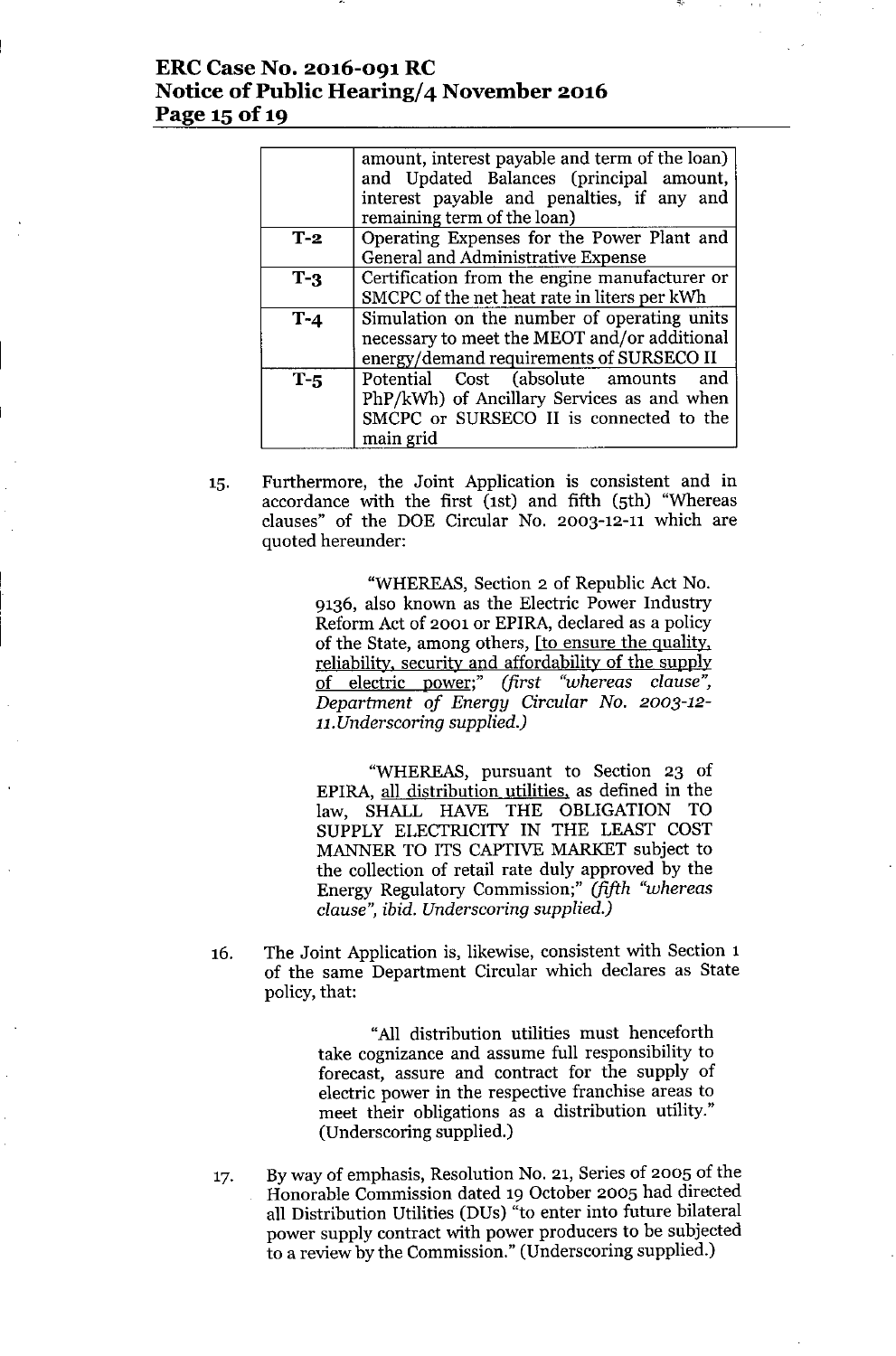# ERC Case No. 2016-091 RC Notice of Public Hearing/4 November 2016 Page 16 of 19

18. The PSC with SMCPC was made to ensure the continuous supply of power to SURSECO II and due to the former's competitive pricing structure and other favorable terms of its contract, which will redound to the benefit of the latter and its end-consumers in terms of reliable and affordable power supply;

### Allegations in Support of the Confidential Treatment of Annexes "H", and "I", "1-1", and "1-2"

- 19. Rule 4 of the Honorable Commission's Rules of Practice and Procedure provides that SURSECO II and SMCPC may request that information may not be disclosed;
- 20. SMCPC prays for the confidential treatment of the information contained in the following annexes, and not disclosed except to the officers and staff of the Honorable Commission and its staff:

| <b>Annex</b> | Documents and/or Information                               |
|--------------|------------------------------------------------------------|
| H            | Details of the Power Rate Calculations and                 |
|              | Financial Model (Confidential)                             |
|              | I, I-1 and I-   Contracts for the Supply, Construction and |
| $\mathbf{2}$ | Supervision for the Power Plant<br>(Confidential)          |

21. Annex "H" contains the details of SMCPC's power rate calculations and financial model as well as the manner by which these were derived. These information are proprietary in nature and should be protected as trade secrets as contemplated by law and jurisprudence. In the case of Air Philippines Corporation vs. Pennswell, Inc., the Supreme Court defined a trade secret, as follows:

> "Atrade secret may consist of any formula, pattern, device, or compilation of information that: (1) is used in one's business; and (2) gives the employer an opportunity to obtain an advantage over competitors who do not possess the information. Generally, a trade secret is a process or device intended for continuous use in the operation of the business, for example, a machine or formula, but can be a price list or catalogue or specialized customer list. It is indubitable that trade secrets constitute proprietary rights. The inventor, discoverer, or possessor of a trade secret or similar innovation has rights therein which may be treated as property, and ordinarily an injunction will be granted to prevent the disclosure of the trade secret by one who obtained the information "in confidence" or through a "confidential confidence" or through a "confidential relationship". American jurisprudence has utilized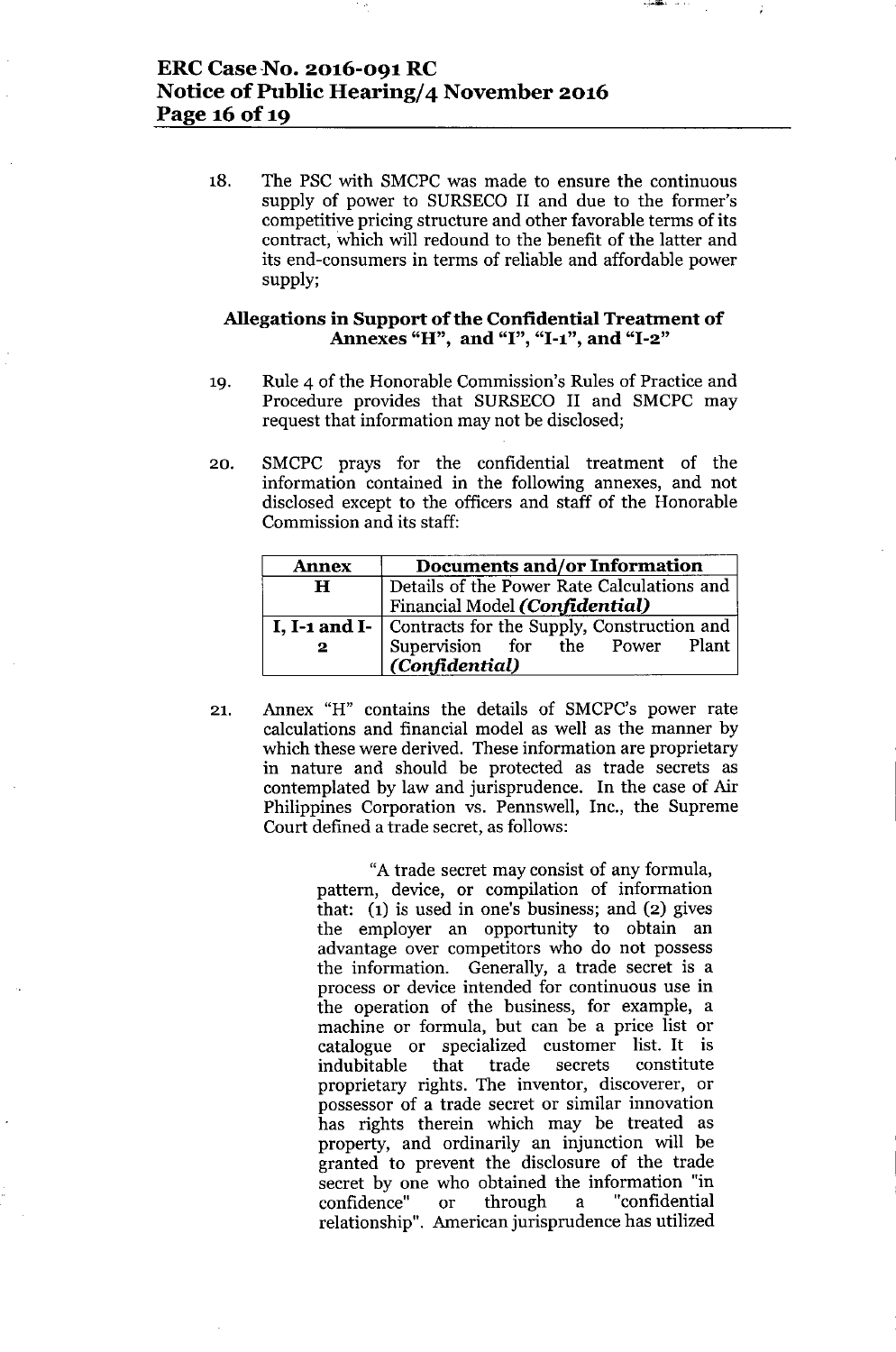## **ERC Case No. 2016-091 RC Notice** of Public **Hearing/4 November 2016 Page** 17of 19

the following factors to determine if an information is a trade secret, to wit:

- (1) the extent to which the information is known outside of the employer's business;
- (2) the extent to which the information is known by employees and others involved in the business;
- (3) the extent of measures taken by the employer to guard the secrecy of the information;
- (4) the value of the information to the employer and to competitors;
- (5) the amount of effort or money expended by the company in developing the information; and
- (6) the extent to which the information could be easily or readily obtained through an independent *source."(citations omitted, emphasis supplied)*
- 22. The interest of the consuming public is sufficiently protected by the review and evaluation of the rates under the PSC by the Honorable Commission, without the need to disclose the contents of Annex "H". The reasonableness and transparency of the prices of electricity is to be assured by the Honorable Commission through its own review and verification of SMCPC's operating costs and expenses;
- 23. More importantly, SMCPC's competitors, should they obtain the information in Annex "H", will gain undue advantage thereon and have the opportunity to use the same in their operations. The negotiating power of SMCPC with parties it plans to contract with or who it is currently doing business with, will clearly be thwarted if it is compelled to disclose such information;
- 24. Further, Annexes "I", "I-I", and "1-2" pertain to the Supply, Construction, and Supervision Contracts, respectively, for the Power Plant. These contracts have counter-parties who are not parties to the Joint Application. They contain highly technical designs, drawings and other information which are the intellectual property and trade secrets of the counterparties, and therefore should not be disclosed to the public. SURSECO II and SMCPC, likewise, pray for the confidential treatment of Annexes "I", "1-1", and "1-2", under the same premises above; and
- 25. Accordingly, SURSECO II and SMCPC submit one (1) copy each of Annexes "H", "1", "1-1", and "1-2", in a sealed envelope, with the said envelope and each page of the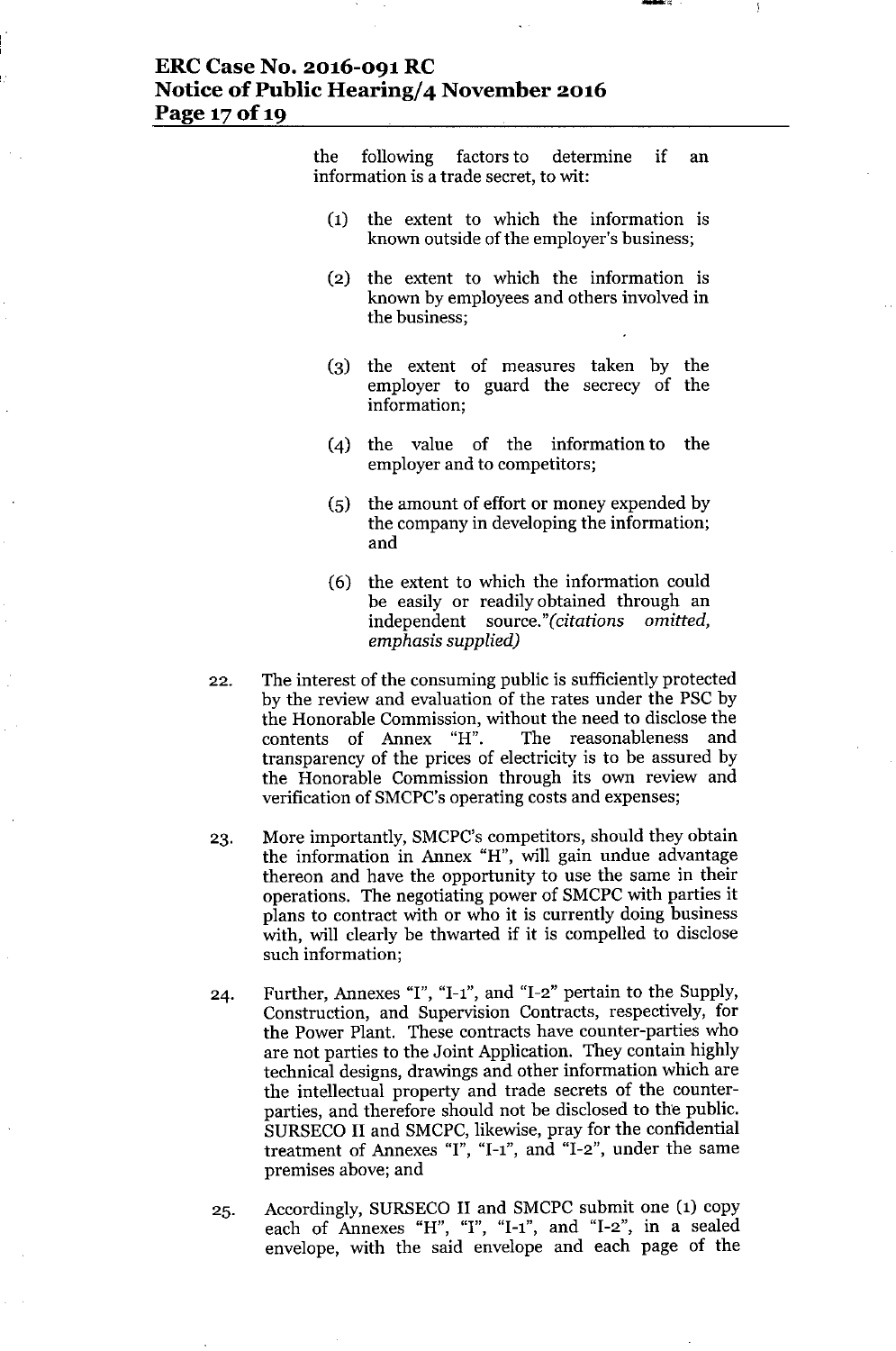documents and/or information stamped with the word "Confidential".

#### Prayer

WHEREFORE, the foregoing premises considered, the Joint Applicants Surigao del Sur II Electric Cooperative, Incorporated (SURSECO II) and San Miguel Consolidated Power Corporation (SMCPC) most respectfully pray that after due notice and hearing, the Honorable Commission:

- 1. ISSUE an Order treating Annexes "H", "I", "I-I", and "I-2", and all the information contained therein as confidential, directing their non-disclosure to persons other than the officers and staff of the Honorable Commission, continuously protecting the said information from public disclosure by maintaining the same separate and apart from the records of the case, and ensuring that these are not divulged to unauthorized persons, pursuant to Rule 4 of its Rules of Practice and Procedure; and
- 2. ISSUE a Decision approving the Joint Application and the PSC between SURSECO II and SMCPC, and authorizing SURSECO II to charge and collect the fees therein from its member-consumers.

Other reliefs just and equitable under the premises are, likewise, prayed for.

The Commission has set the application for determination of compliance with jurisdictional requirements, Expository Presentation, Pre-trial Conference and evidentiary hearing on 28 November 2016 (Monday) at nine o'clock in the morning (9:00 A.M.) at SURSECO II's Principal Office, Tandag City, Surigao del Sur.

All persons who have an interest in the subject matter of the proceeding may become a party by filing, at least five (5) days prior to the initial hearing and subject to the requirements in the ERC's Rules of Practice and Procedure, a verified petition with the Commission giving the docket number and title of the proceeding and stating: (1) the petitioner's name and address; (2) the nature of petitioner's interest in the subject matter of the proceeding, and the way and manner in which such interest is affected by the issues involved in the proceeding; and (3) a statement of the relief desired.

All other persons who may want their views known to the Commission with respect to the subject matter of the proceeding may file their opposition to the application or comment thereon at any stage of the proceeding before the applicant concludes the